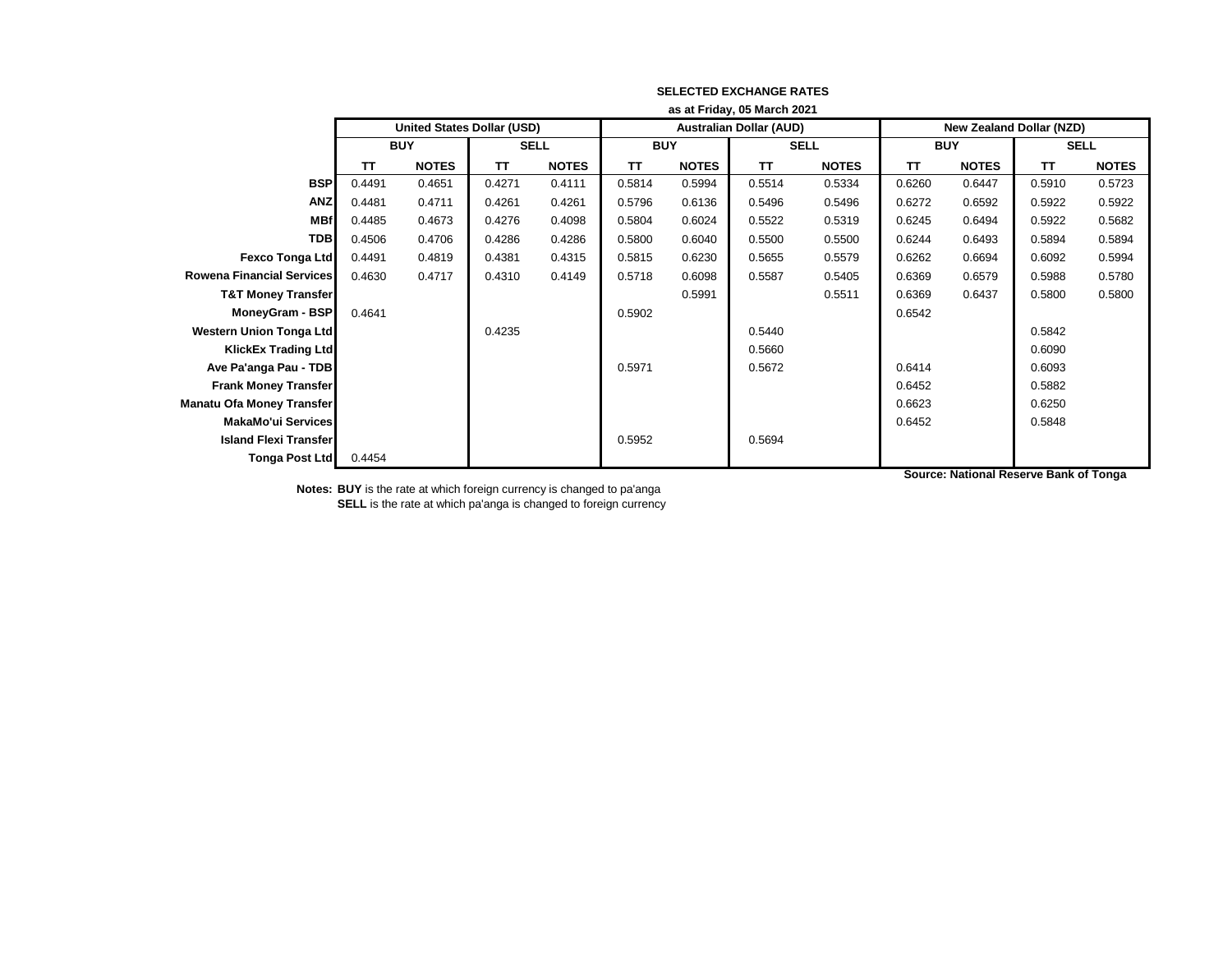|                                  | as at Friday, 12 March 2021 |                                   |             |              |            |              |                                |              |                                 |              |             |              |
|----------------------------------|-----------------------------|-----------------------------------|-------------|--------------|------------|--------------|--------------------------------|--------------|---------------------------------|--------------|-------------|--------------|
|                                  |                             | <b>United States Dollar (USD)</b> |             |              |            |              | <b>Australian Dollar (AUD)</b> |              | <b>New Zealand Dollar (NZD)</b> |              |             |              |
|                                  | <b>BUY</b>                  |                                   | <b>SELL</b> |              | <b>BUY</b> |              | <b>SELL</b>                    |              | <b>BUY</b>                      |              | <b>SELL</b> |              |
|                                  | <b>TT</b>                   | <b>NOTES</b>                      | TΤ          | <b>NOTES</b> | TΤ         | <b>NOTES</b> | <b>TT</b>                      | <b>NOTES</b> | ΤT                              | <b>NOTES</b> | <b>TT</b>   | <b>NOTES</b> |
| <b>BSP</b>                       | 0.4531                      | 0.4691                            | 0.4311      | 0.4151       | 0.5818     | 0.5998       | 0.5518                         | 0.5338       | 0.6281                          | 0.6468       | 0.5931      | 0.5744       |
| <b>ANZ</b>                       | 0.4521                      | 0.4751                            | 0.4301      | 0.4301       | 0.5802     | 0.6142       | 0.5502                         | 0.5502       | 0.6300                          | 0.6620       | 0.5950      | 0.5950       |
| <b>MBf</b>                       | 0.4525                      | 0.4717                            | 0.4316      | 0.4132       | 0.5808     | 0.6024       | 0.5526                         | 0.5319       | 0.6266                          | 0.6494       | 0.5943      | 0.5714       |
| <b>TDB</b>                       | 0.4546                      | 0.4746                            | 0.4326      | 0.4326       | 0.5806     | 0.6046       | 0.5506                         | 0.5506       | 0.6270                          | 0.6519       | 0.5920      | 0.5920       |
| <b>Fexco Tonga Ltd</b>           | 0.4531                      | 0.4863                            | 0.4422      | 0.4355       | 0.5818     | 0.6235       | 0.5660                         | 0.5583       | 0.6280                          | 0.6717       | 0.6115      | 0.6014       |
| <b>T&amp;T Money Transfer</b>    |                             |                                   |             |              |            | 0.6044       |                                | 0.5564       | 0.6369                          | 0.6503       | 0.5950      | 0.5950       |
| MoneyGram - BSP                  | 0.4650                      |                                   |             |              | 0.5944     |              |                                |              | 0.6536                          |              |             |              |
| <b>Western Union Tonga Ltd</b>   |                             |                                   | 0.4239      |              |            |              | 0.5402                         |              |                                 |              | 0.5822      |              |
| <b>KlickEx Trading Ltd</b>       |                             |                                   |             |              |            |              | 0.5670                         |              |                                 |              | 0.6110      |              |
| Ave Pa'anga Pau - TDB            |                             |                                   |             |              | 0.5977     |              | 0.5506                         |              | 0.6441                          |              | 0.5920      |              |
| <b>Digicel Mobile Money</b>      |                             |                                   |             |              | 0.5979     |              |                                |              | 0.6431                          |              |             |              |
| <b>Manatu Ofa Money Transfer</b> |                             |                                   |             |              |            |              |                                |              | 0.6667                          |              | 0.6250      |              |
| Toumu'a Money Transfer Ltd       |                             |                                   |             |              |            |              |                                |              | 0.6757                          |              | 0.6494      |              |
| <b>MakaMo'ui Services</b>        |                             |                                   |             |              |            |              |                                |              | 0.6494                          |              | 0.5917      |              |
| <b>Island Flexi Transfer</b>     |                             |                                   |             |              | 0.5988     |              | 0.5671                         |              |                                 |              |             |              |
| <b>Tonga Post Ltd</b>            | 0.4464                      |                                   |             |              |            |              |                                |              |                                 |              |             |              |
|                                  |                             |                                   |             |              |            |              |                                |              |                                 |              |             |              |

**Notes: BUY** is the rate at which foreign currency is changed to pa'anga

**SELL** is the rate at which pa'anga is changed to foreign currency

**Source: National Reserve Bank of Tonga**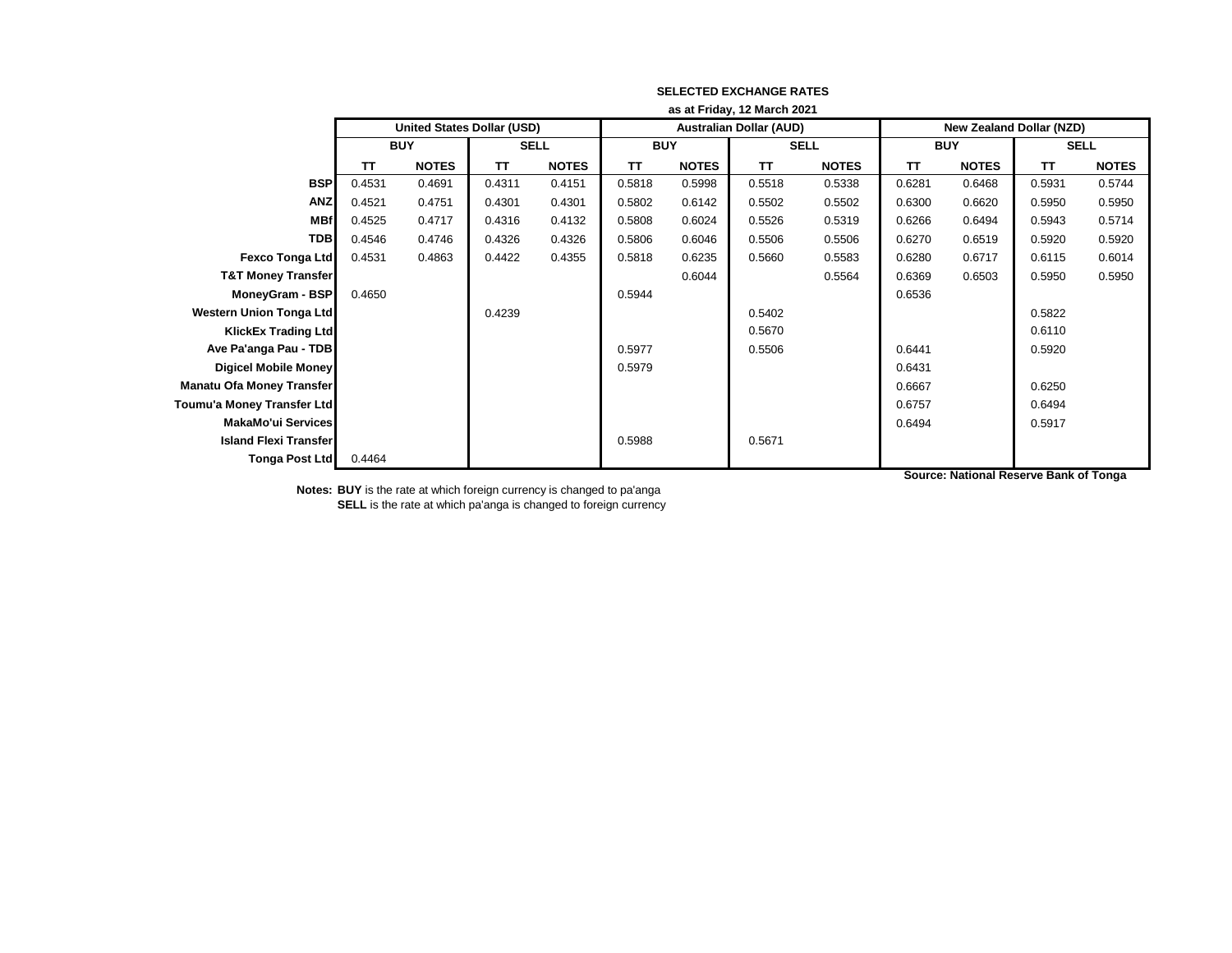|                                  | as at Friday, 19 March 2021 |                                   |             |              |            |              |                                |              |                          |              |             |              |
|----------------------------------|-----------------------------|-----------------------------------|-------------|--------------|------------|--------------|--------------------------------|--------------|--------------------------|--------------|-------------|--------------|
|                                  |                             | <b>United States Dollar (USD)</b> |             |              |            |              | <b>Australian Dollar (AUD)</b> |              | New Zealand Dollar (NZD) |              |             |              |
|                                  | <b>BUY</b>                  |                                   | <b>SELL</b> |              | <b>BUY</b> |              | <b>SELL</b>                    |              | <b>BUY</b>               |              | <b>SELL</b> |              |
|                                  | <b>TT</b>                   | <b>NOTES</b>                      | TΤ          | <b>NOTES</b> | TΤ         | <b>NOTES</b> | TΤ                             | <b>NOTES</b> | <b>TT</b>                | <b>NOTES</b> | <b>TT</b>   | <b>NOTES</b> |
| <b>BSP</b>                       | 0.4523                      | 0.4683                            | 0.4303      | 0.4143       | 0.5830     | 0.6010       | 0.5530                         | 0.5350       | 0.6326                   | 0.6513       | 0.5976      | 0.5789       |
| <b>ANZ</b>                       | 0.4513                      | 0.4743                            | 0.4293      | 0.4293       | 0.5812     | 0.6152       | 0.5512                         | 0.5512       | 0.6342                   | 0.6662       | 0.5992      | 0.5992       |
| <b>MBf</b>                       | 0.4517                      | 0.4717                            | 0.4308      | 0.4115       | 0.5820     | 0.6024       | 0.5538                         | 0.5319       | 0.6312                   | 0.6536       | 0.5988      | 0.5747       |
| <b>TDB</b>                       | 0.4538                      | 0.4738                            | 0.4318      | 0.4318       | 0.5821     | 0.6061       | 0.5521                         | 0.5521       | 0.6313                   | 0.6562       | 0.5963      | 0.5963       |
| <b>Fexco Tonga Ltd</b>           | 0.4523                      | 0.4854                            | 0.4412      | 0.4347       | 0.5831     | 0.6248       | 0.5667                         | 0.5595       | 0.6313                   | 0.6766       | 0.6150      | 0.6059       |
| <b>Rowena Financial Services</b> | 0.4630                      | 0.4184                            | 0.4348      | 0.4348       | 0.5718     | 0.5405       | 0.5587                         | 0.5587       | 0.6369                   | 0.5848       | 0.6061      | 0.6061       |
| <b>T&amp;T Money Transfer</b>    |                             |                                   |             |              |            | 0.6028       |                                | 0.5548       | 0.6369                   | 0.6498       | 0.5940      | 0.5940       |
| MoneyGram - BSP                  | 0.4677                      |                                   |             |              | 0.5916     |              |                                |              | 0.6611                   |              |             |              |
| <b>Western Union Tonga Ltd</b>   |                             |                                   | 0.4245      |              |            |              | 0.5425                         |              |                          |              | 0.5878      |              |
| <b>KlickEx Trading Ltd</b>       |                             |                                   |             |              |            |              | 0.5680                         |              |                          |              | 0.6150      |              |
| Ave Pa'anga Pau - TDB            |                             |                                   |             |              | 0.5994     |              | 0.5521                         |              | 0.6488                   |              | 0.5963      |              |
| <b>Digicel Mobile Money</b>      |                             |                                   |             |              | 0.6218     |              |                                |              | 0.6837                   |              |             |              |
| <b>Frank Money Transfer</b>      |                             |                                   |             |              |            |              |                                |              | 0.6579                   |              | 0.5952      |              |
| Manatu Ofa Money Transfer        |                             |                                   |             |              |            |              |                                |              | 0.6667                   |              | 0.6250      |              |
| Toumu'a Money Transfer Ltd       |                             |                                   |             |              |            |              |                                |              | 0.6757                   |              | 0.6494      |              |
| <b>MakaMo'ui Services</b>        |                             |                                   |             |              |            |              |                                |              | 0.6536                   |              | 0.5917      |              |
| <b>Island Flexi Transfer</b>     |                             |                                   |             |              |            |              | 0.5988                         |              |                          |              |             |              |
| <b>Tonga Post Ltd</b>            | 0.4491                      |                                   |             |              |            |              |                                |              |                          |              |             |              |

**Source: National Reserve Bank of Tonga**

**Notes: BUY** is the rate at which foreign currency is changed to pa'anga **SELL** is the rate at which pa'anga is changed to foreign currency